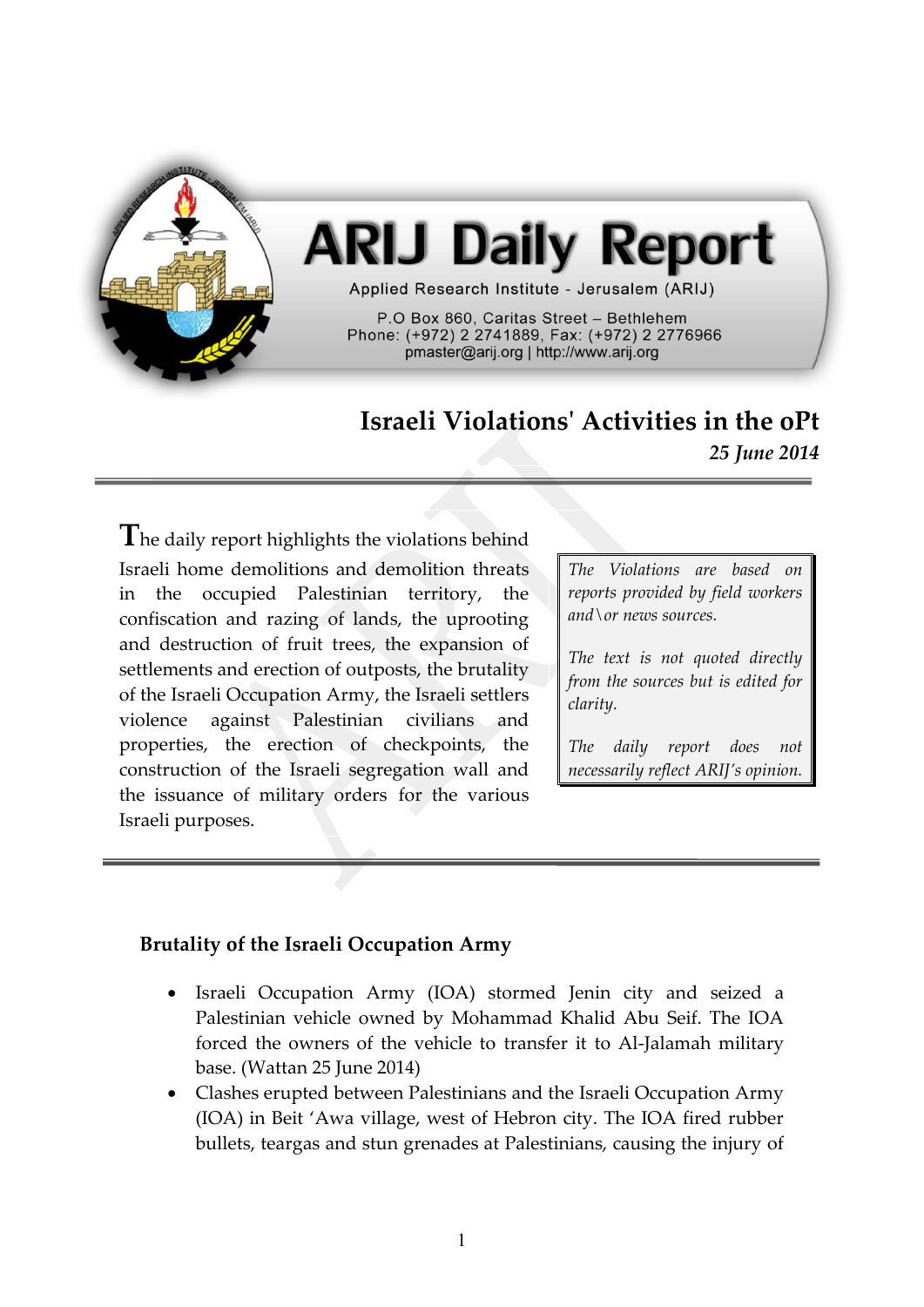Mohammad Musa Al-Masalmah (18 years). During the clashes, the IOA arrested Issa Mohammad Al-Masalmah. (ARN 25 June 2014)

- Israeli Occupation Army (IOA) stormed and toured in 'Anin village, west of Jenin city, and searched several areas. (Safa 25 June 2014)
- Clashes erupted between Palestinians and the Israeli Occupation Army (IOA) in Jenin refugee camp, west of Jenin city. (Safa 25 June 2014)
- Israeli Occupation Army (IOA) invaded and searched several Palestinian houses in Ash-Shuyukh village, north of Hebron city. One of the targeted houses is owned by Khalil Al-Mashni. (Safa 25 June 2014)
- Israeli Occupation Army (IOA) raided and searched several Palestinian houses in Qalqilyah city. (Safa 25 June 2014)
- Israeli Occupation Army (IOA) invaded 'Adiliya neighborhood in Ras Al-Amoud area in Jerusalem city, and fired rubber bullets and stun grenades at Palestinian houses causing damaged in the houses and the injury of two Palestinian children. (SilwanIC 25 June 2014)
- Israeli Occupation Army (IOA) stormed and searched dozens of Palestinian houses in Fara'ta village, west of Nablus city. One of the targeted houses is owned by Ameen Tawel and arrested his son Islam. (Maannews 25 June 2014)
- Israeli Occupation Army (IOA) raided and searched several Palestinian houses in Sair town, south of Hebron city, and destroyed its contents. (Maannews 25 June 2014)
- Israeli Occupation Army (IOA) invaded and searched Al-'Umari mosque in Wadi Haska in Halhul town, north of Hebron city. (Sama News 25 June 2014)
- Two Palestinians were injured after the Israeli Occupation warplanes launched several missiles at the Navy area, west of An-Nasirat refugee camp, southwest of Gaza city. (Maannews 25 June 2014)
- Israeli Occupation warplanes launched missiles at an area in Al-Badawiya village, north of Gaza city and at an agricultural land. (Maannews 25 June 2014)
- Israeli airstrikes targeted a poultry farm and an area at the eastern part of Khan Younis city. (Maannews 25 June 2014)
- Israeli Occupation warplanes launched missiles at Palestinian land in Deir Al-Balah city in Gaza strip. (Maannews 25 June 2014)
- Israeli Occupation Army (IOA) stormed and searched several Palestinian houses in Al-Jaba village, southwest of Bethlehem city. (Wafa 25 June 2014)
- Clashes erupted between Palestinians and the Israeli Occupation Army (IOA) in Yabad town, west of Jenin city. The IOA fired meta bullets, teargas and stun grenades, causing dozens of suffocation cases. The IOA erected military checkpoints at the entrances of the town and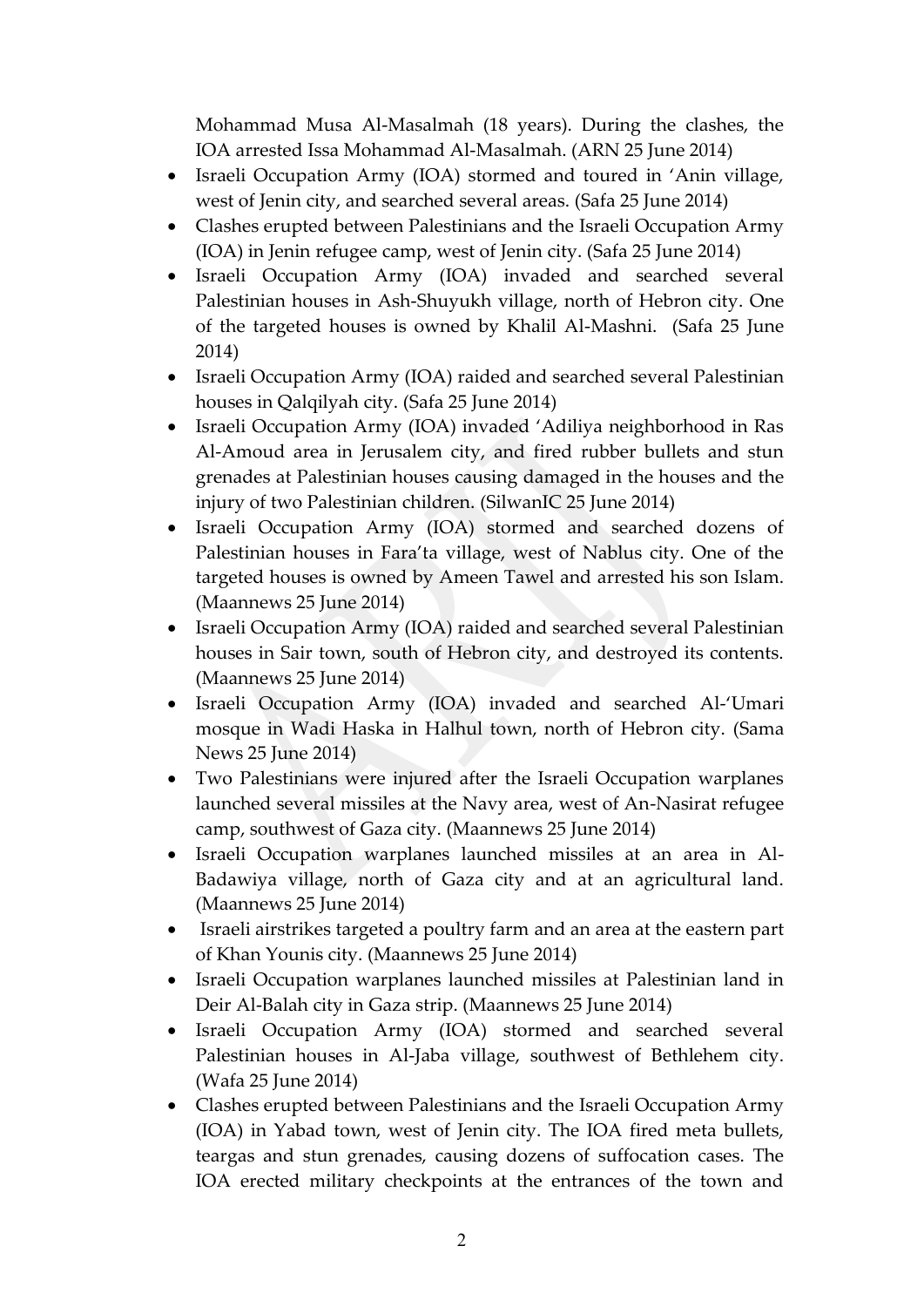prevented Palestinians from entering or leaving the village. During the clashes, the IOA arrested Mahmoud Bassam Hamarsha (14 years). (Wafa 25 June 2014)

- Israeli Occupation Army (IOA) started a military operation in the eastern part of Yatta town, south of Hebron city. The IOA stormed and searched Wadi Aziz, Fatouh and Albyed areas, and raided and searched dozens of Palestinian houses. (Wafa 25 June 2014)
- Mustafah Aslan (22 years) died after he was injured two days ago during clashes that erupted between Palestinians and the Israeli Occupation Army (IOA) at Qalandyia refugee camp, south of Ramallah city. (Wattan 25 June 2014)

#### **Israeli Arrests**

- Israeli Occupation Army (IOA) arrested Anwar Mohammad Mashariya (27 years) after storming Al-Huda gas station in Al-Ballo' area in Al-Bireh city. The IOA confiscated his personal laptop. (Maannews 25 June 2014)
- Israeli Occupation Army (IOA) detained four Palestinian children while they were at the courtyard of Al-Aqsa mosque in Jerusalem city. (SilwanIC 25 June 2014)
- Israeli Occupation Army (IOA) arrested Omar Imad Neroukh and his brother Abdalla after storming their house in Hebron city. (RB2000 25 June 2014)
- Israeli Occupation Army (IOA) arrested Thair Shahada Abu Sabha after raiding his house in Yatta town, south of Hebron city. During the operation, the IOA assaulted and injured 6 Palestinians. (RB2000 25 June 2014)
- Israeli Occupation Army (IOA) arrested four Palestinians after storming and searching their houses in Beit Ummer town, north Hebron city. The arrestees were identified as: Ibrahim Ayesh Mahmoud Sabarnih (27 years), Mohammad Hussen Mahmoud At-Titi (18 years), Hassan Adam Salem Akhalil (17 years) and Aymen Mohammad Abu Mariya (27 years). (RB2000 25 June 2014)
- Israeli Occupation Army (IOA) arrested two Palestinians from Beit Kahil village, northwest of Hebron city. (Al-Quds 25 June 2014)
- Israeli Occupation Army (IOA) arrested a Palestinian from Azzun village, east of Qalqilyah city. (Al-Quds 25 June 2014)
- Israeli Occupation Army (IOA) arrested Adnan Taisir Kamel Samarah after storming his house in Tulkarm city. (Sama News 25 June 2014)
- Israeli Occupation Army (IOA) arrested four Palestinians after raiding and searching their houses in Bethlehem city. The arrestees were